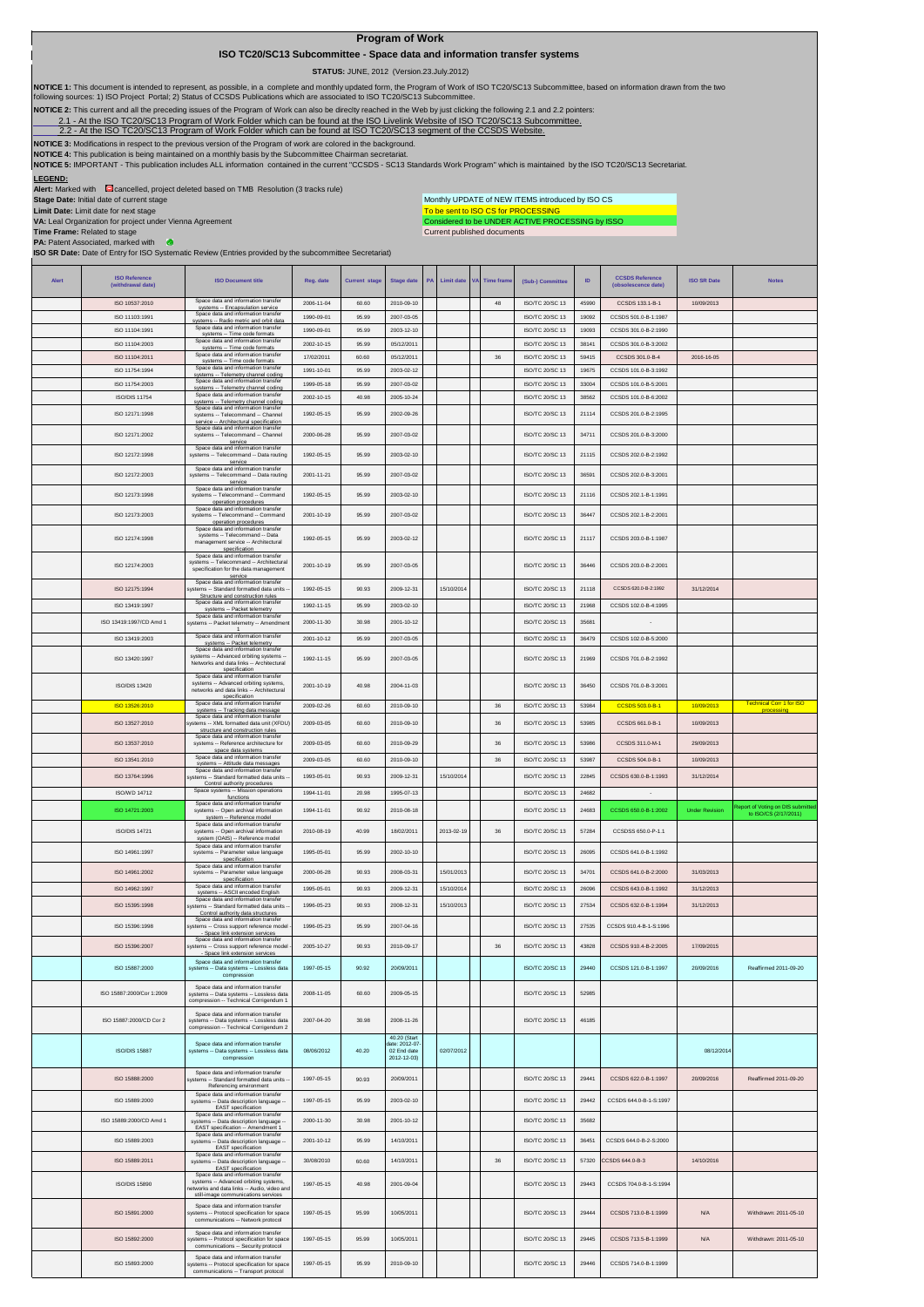|   | ISO 15893:2010                        | Space data and information transfer<br>systems -- Space communications protoco<br>specification (SCPS) -- Transport protocol<br>(SCPS-TP)          | 2007-03-06               | 60.60                                                         | 2010-09-10               |                           | 48     | ISO/TC 20/SC 13                    | 45986          | CCSDS 714.0-B-2                                         | 10/09/2015               |                                                                                     |
|---|---------------------------------------|----------------------------------------------------------------------------------------------------------------------------------------------------|--------------------------|---------------------------------------------------------------|--------------------------|---------------------------|--------|------------------------------------|----------------|---------------------------------------------------------|--------------------------|-------------------------------------------------------------------------------------|
|   | ISO 15894:2000                        | Space data and information transfer<br>systems -- Protocol specification for space                                                                 | 1997-05-15               | 95.99                                                         | 10/05/2011               |                           |        | ISO/TC 20/SC 13                    | 29447          | CCSDS 717.0-B-1:1999                                    | <b>N/A</b>               | Withdrawn: 2011-05-10                                                               |
|   | ISO 16363:2012                        | communications -- File protocol<br>Space data and information transfer<br>systems - Audit and certification of                                     | 2010-04-08               | 60.60                                                         | 14/02/2012               |                           | 36     | ISO/TC 20/SC 13                    | 56510          | CCSDS 652.0-R-1                                         | 14/02/2015               |                                                                                     |
|   | <b>ISO/DIS 16919</b>                  | trustworthy digital repositories<br>Requirements for bodies providing audit<br>and certification of candidate trustworthy                          | 2010-12-07               | 40.99                                                         | 23/11/2011               | 07/06/2013                | 36     | <b>ISO/TC 20/SC 13</b>             | 57950          | CCSDS 652.1-R.1                                         |                          | eport of voting on DIS submitted                                                    |
|   |                                       | digital repositories<br>Space data and information transfer                                                                                        |                          |                                                               |                          |                           |        |                                    |                |                                                         |                          | to ISO/CS for direct publication<br>(11/23/2011)                                    |
|   | ISO 17107:2011                        | svstems -- XML specification for navigation<br>data messages<br>Space data and information transfer                                                | 20/01/2011               | 60.60                                                         | 08/11/2011               |                           | $36\,$ | SO/TC 20/SC 13                     | 59155          |                                                         | 08/11/2014               |                                                                                     |
|   | ISO 17214:2011                        | systems -- Spacecraft onboard interface<br>ervices -- Time access service<br>Space data and information transfer                                   | 17/02/2011               | 60.60                                                         | 15/12/2011               |                           | 36     | SO/TC 20/SC 13                     | 59416          | CCSDS 872.0-M-1                                         | 15/12/2014               |                                                                                     |
|   | ISO 17355:2003<br>ISO 17355:2004      | systems -- CCSDS file delivery protoco<br>Space data and information transfer                                                                      | 1999-05-18<br>2002-10-15 | 95.99<br>95.99                                                | 2004-05-18<br>2007-05-07 |                           |        | ISO/TC 20/SC 13<br>ISO/TC 20/SC 13 | 33005<br>38593 | CCSDS 727.0-B-1 S:2002                                  |                          |                                                                                     |
|   | ISO 17355:2007                        | systems -- CCSDS file delivery protocol<br>Space data and information transfer<br>systems -- CCSDS file delivery protocol                          | 2005-10-27               | 90.92                                                         | 2007-08-10               |                           | 36     | ISO/TC 20/SC 13                    | 43829          | CCSDS 727 0-B-3 S: 2005                                 |                          |                                                                                     |
| Θ | <b>ISO/CD 17355</b><br>ISO 17433:2001 | Space data and information transfer<br>systems -- CCSDS file delivery protocol<br>Space data and information transfer                              | 2007-08-10<br>1998-06-30 | 30.98<br>95.99                                                | 2010-03-05<br>2003-02-11 |                           | 48     | ISO/TC 20/SC 13<br>ISO/TC 20/SC 13 | 50246<br>28460 | CCSDS 727.0-B-4: 2007<br>CCSDS 103.0-B-1 S:1996         |                          |                                                                                     |
|   | ISO 17433:2003                        | svstems -- Packet telemetrv services<br>Space data and information transfer<br>systems -- Packet telemetry services                                | 2001-10-19               | 95.99                                                         | 2007-03-05               |                           |        | ISO/TC 20/SC 13                    | 36448          | CCSDS 103.0-B-2 S:2001                                  |                          |                                                                                     |
|   |                                       | Rationale, Scenarios, and Requirements<br>for DTN in Space<br>Space data and information transfer                                                  |                          |                                                               |                          |                           |        |                                    |                | CCSDS 734.0-G-1 (Aug 2010                               |                          | For ISO processing<br>Report of voting on DIS submitted                             |
|   | <b>ISO/DIS 17807</b>                  | systems -- Telemetry (TM) channel coding<br>profiles<br>Space data and information transfer                                                        | 11/10/2011               | 40.99                                                         | 04/05/2012               | 11/04/2014                | $36\,$ | ISO/TC 20/SC 13                    | 60592          | CCSDS 735.1-B-1                                         | <b>Under Developmer</b>  | to ISO/CS for direct publication<br>(5/4/2012)<br>ort of voting on DIS submi        |
|   | <b>ISO/DIS 17808</b>                  | systems -- Telemetry (TM) channel coding<br>profiles                                                                                               | 11/10/2011               | 40.99                                                         | 04/05/2012               | 11/04/2014                | 36     | ISO/TC 20/SC 13                    | 60593          | CCSDS 131.4-M-1                                         | <b>Under Developmen</b>  | to ISO/CS for direct publication<br>(5/4/2012)                                      |
|   | <b>ISO/DIS 17809</b>                  | Space data and information transfer<br>systems - Delta-Differential One Wav<br>Ranging (Delta-DOR) Operations                                      | 11/10/2011               | 40.99                                                         | 04/05/2012               | 11/04/2014                | $36\,$ | ISO/TC 20/SC 13                    | 60594          | CCSDS 506.0-M-1                                         | <b>Under Developmen</b>  | Report of voting on DIS submitted<br>to ISO/CS for direct publication<br>(5/4/2012) |
|   |                                       | Mission Operations Reference Model<br>Mission Operations Message Abstraction                                                                       |                          |                                                               |                          |                           |        |                                    |                | CCSDS 520.1-M-1 (Jul 2010)<br>CCSDS 520.0-B-1 (Sep 2010 |                          | For ISO processing<br>For ISO processing                                            |
|   | <b>ISO/DIS 17810</b>                  | Layer<br>Space data and information transfer<br>systems - Data Transmission and PN                                                                 | 11/10/2011               | 40.99                                                         | 04/05/2012               | 11/04/2014                | $36\,$ | ISO/TC 20/SC 13                    | 60595          | CCSDS 415.1-B-1                                         | <b>Under Development</b> | Report of voting on DIS submitte<br>to ISO/CS for direct publication                |
|   |                                       | Ranging for 2 GHz CDMA Link via Data<br>Relay Satellite<br>Flexible Advance Coding and Modulation                                                  |                          | 40.20 (Start date                                             |                          |                           |        |                                    |                |                                                         |                          | (5/4/2012)                                                                          |
|   | NP 17854                              | Scheme for High Rate Telemetry<br>Applications                                                                                                     | 16/05/2012               | 2012-07-02 End<br>date: 2012-12-<br>(03)                      | 02/07/2012               | 16/11/2014                | 36     | ISO/TC 20/SC 13                    |                | CCSDS 131.2-B-1 (Mar 2012)                              | Under Development        | SCCC patent resolved (1/2012)                                                       |
|   | <b>ISO/DIS 18201</b>                  | Space data and information transfer<br>systems -- Missions operations reference<br>model                                                           | 07/03/2012               | 40.00                                                         |                          | 21/06/2012                | 24     | <b>ISO/TC 20/SC 13</b>             |                |                                                         |                          |                                                                                     |
|   | <b>ISO/DIS 18202</b>                  | Space data and information transfer<br>systems -- Mission operations message                                                                       | 07/03/2012               | 40.00                                                         |                          | 21/06/2012                | 24     | <b>ISO/TC 20/SC 13</b>             |                |                                                         |                          |                                                                                     |
|   |                                       | abstraction layer<br>Space data and information transfer                                                                                           |                          | 40.20 (Start date                                             |                          |                           |        |                                    |                |                                                         |                          |                                                                                     |
|   | <b>ISO/DIS 18381</b>                  | systems -- Lossless multispectral and<br>hyperspectral image compression                                                                           | 08/06/2012               | 2012-07-02 End<br>date: 2012-12-<br>03)                       | 02/07/2012               | 08/12/2014                | 36     | <b>ISO/TC 20/SC 13</b>             |                |                                                         |                          |                                                                                     |
|   | ISO/DIS 18382                         | Space data and information transfer<br>systems -- Spacecraft onboard interface<br>services -- RFID-based inventory<br>management systems           | 08/06/2012               | 40.20 (Start date<br>2012-07-02 End<br>date: 2012-12-<br>(03) | 02/07/2012               | 08/12/2014                | 36     | ISO/TC 20/SC 13                    |                |                                                         |                          |                                                                                     |
|   | ISO 20652:2006                        | Space data and information transfer<br>systems -- Producer-archive interface<br>Methodology abstract standard                                      | 2003-04-10               | 90.93                                                         | 2009-06-30               | 15/04/2014                |        | ISO/TC 20/SC 13                    | 39577          | CCSDS 651.0-M-1:2004                                    | 30/06/2014               |                                                                                     |
|   | ISO 21459:2006                        | Space data and information transfer<br>stems -- Proximity-1 space link protocol                                                                    | 2004-01-09               | 90.93                                                         | 2009-12-31               | 15/10/2014                | 48     | ISO/TC 20/SC 13                    | 40247          | CCSDS 211.2-B-1:2003                                    | 31/12/2014               |                                                                                     |
|   | ISO 21460:2006                        | Coding and synchronization sublayer<br>Space data and information transfer<br>systems -- Proximity-1 space link protocol                           | 2004-01-09               | 95.99                                                         | 2007-10-10               |                           | 48     | ISO/TC 20/SC 13                    | 40248          | CCSDS 211.1-B-1                                         |                          |                                                                                     |
|   |                                       | Physical layer<br>Space data and information transfer                                                                                              |                          | 90.93                                                         |                          |                           |        |                                    |                |                                                         |                          |                                                                                     |
|   | ISO 21460:2007                        | systems -- Proximity-1 space link protocol<br>Physical layer<br>Space data and information transfer                                                | 2006-09-12               |                                                               | 20/09/2011               |                           | 36     | ISO/TC 20/SC 13                    | 44999          | CCSDS 211.1-B-3:2006                                    | 20/09/2016               | Reaffirmed 2011-09-20                                                               |
|   | ISO 21961:2003                        | systems -- Data entity dictionary<br>specification language (DEDSL) -- Abstract<br>syntax                                                          | 2001-06-29               | 90.93                                                         | 2008-06-30               | 15/04/2013                |        | ISO/TC 20/SC 13                    | 36036          | CCSDS 647.1-B-1:2001                                    | 30/06/2013               |                                                                                     |
|   | ISO 21962:2003                        | Space data and information transfer<br>systems -- Data entity dictionary                                                                           | 2001-06-29               | 90.93                                                         | 2008-06-30               | 15/04/2013                |        | ISO/TC 20/SC 13                    | 36037          | CCSDS 647.2-B-1:2001                                    | 30/06/2013               |                                                                                     |
|   |                                       |                                                                                                                                                    |                          |                                                               |                          |                           |        |                                    |                |                                                         |                          |                                                                                     |
|   | ISO 22641:2005                        | specification language (DEDSL) -- PVL<br>Space data and information transfer                                                                       | 2001-10-12               | 90.92                                                         | 11/10/2011               |                           |        | ISO/TC 20/SC 13                    | 36375          | CCSDS 131.0-B-1:2003                                    |                          | Patent Policy & Declaration Form<br>(CalTech) submitted to ISO on                   |
|   |                                       | systems -- TM (telemetry) synchronization<br>and channel coding<br>Space data and information transfer                                             |                          |                                                               |                          |                           |        |                                    |                |                                                         |                          | 7/8/2011; DIS text submitted to<br>ISO/CS (10/11/11)                                |
|   | <b>ISO/DIS 22641</b>                  | systems -- TM (telemetry) synchronization<br>and channel coding<br>Space data and information transfer                                             | 11/10/2011               | 40.99                                                         | 11/04/2012               | 11/04/2014                | 36     | ISO/TC 20/SC 13                    | 60590          | CCSDS 131-B-2                                           |                          |                                                                                     |
|   | ISO 22642:2005                        | systems -- TC (telecommand)<br>synchronization and channel coding<br>Space data and information transfer                                           | 2001-10-12               | 90.93                                                         | 2008-12-31               | 15/10/2013                |        | ISO/TC 20/SC 13                    | 36376          | CCSDS 231.0-B-1:2003                                    |                          | CCSDS Cor. $1 =$ Sep. '03; ISO<br>Cor. $1 = '07$                                    |
|   | ISO 22642:2005/Cor 1:2007             | systems -- TC (telecommand)<br>synchronization and channel coding -<br><b>Technical Corrigendum 1</b>                                              | 2007-08-21               | 60.60                                                         | 2007-10-03               |                           |        | ISO/TC 20/SC 13                    | 50342          |                                                         |                          |                                                                                     |
|   | ISO 22643:2003                        | Space data and information transfe<br>systems -- Data entity dictionary<br>specification language (DEDSL) --<br>XML/DTD Syntax                     | 2001-07-20               | 90.93                                                         | 2009-04-01               | 15/04/2014                |        | ISO/TC 20/SC 13                    | 36377          | CCSDS 647.3-B-1:2002                                    | 01/04/2014               |                                                                                     |
|   | ISO 22644:2006                        | Space data and information transfer<br>systems -- Orbit data messages                                                                              | 19/05/2005               | 90.92                                                         | 07/05/2008               |                           | $36\,$ | ISO/TC 20/SC 13                    |                | CCSDS 502.0-B-1                                         |                          | ISO designation changed to ISO<br>26900 under SC 14 work program                    |
|   | <b>ISO/CD 22644</b>                   | Space data and information transfer<br>systems -- Orbit data messages                                                                              | 12/10/2001               | 30.98                                                         | 03/11/2004               |                           |        | ISO/TC 20/SC 13                    | 36379          |                                                         |                          |                                                                                     |
|   | ISO 22645:2005                        | Space data and information transfe<br>systems -- TM (telemetry) space data link<br>protocol                                                        | 2001-10-12               | 90.93                                                         | 2008-12-31               | 15/10/2013                |        | ISO/TC 20/SC 13                    | 36380          | CCSDS 132.0-B-1:2003                                    | 31/12/2013               |                                                                                     |
|   | ISO 22646:2005<br>ISO 22647:2006      | Space data and information transfer<br>systems -- Space packet protocol<br>Space data and information transfer                                     | 2001-10-12<br>2001-10-12 | 90.93<br>95.99                                                | 2008-12-31<br>2010-09-10 | 15/10/2013                |        | ISO/TC 20/SC 13<br>ISO/TC 20/SC 13 | 36381<br>36383 | CCSDS 133.0-B-1:2003<br>CCSDS 135.0-B-1:2002            | 31/12/3013               | For ISO processing                                                                  |
|   | ISO 22647:2010                        | systems -- Space link identifiers<br>Space data and information transfer<br>systems -- Space link identifiers                                      | 2007-03-14               | 60.60                                                         | 2010-09-10               |                           | 48     | ISO/TC 20/SC 13                    | 45987          | CCSDS 135.0-B-3                                         |                          |                                                                                     |
|   | ISO 22663:2006                        | Space data and information transfer<br>systems -- Proximity-1 space link protocol<br>Data link layer                                               | 2001-10-12               | 95.99                                                         | 2007-10-10               |                           |        | ISO/TC 20/SC 13                    | 36386          | CCSDS 211.0-B-3:2004                                    |                          |                                                                                     |
|   | ISO 22663:2007                        | Space data and information transfer<br>systems -- Proximity-1 space link protocol                                                                  | 2006-09-12               | 90.93                                                         | 20/09/2011               |                           | 36     | ISO/TC 20/SC 13                    | 45000          | CCSDS 211.0-B-4                                         | 20/09/2016               | Reaffirmed 2011-09-20                                                               |
|   | ISO 22664:2005                        | Data link layer<br>Space data and information transfer<br>systems -- TC (telecommand) space data                                                   | 2001-10-12               | 90.92                                                         | 14/03/2012               |                           |        | ISO/TC 20/SC 13                    | 36389          | CCSDS 232.0-B-1:2003                                    |                          | For DIS text submission                                                             |
|   | <b>ISO/NP 22664</b>                   | link protocol<br>Space data and information transfer<br>systems -- TC (telecommand) space data                                                     | 07/03/2012               | 40.00                                                         | 29/05/2012               | 07/09/2013                | 36     | <b>ISO/TC 20/SC 13</b>             |                |                                                         |                          |                                                                                     |
|   | ISO 22666:2005                        | link protocol<br>Space data and information transfer<br>systems -- AOS (advanced orbiting                                                          | 2001-10-12               | 95.99                                                         | 2007-08-15               |                           |        | ISO/TC 20/SC 13                    | 36391          | CCSDS 732.0-B-1:2003                                    |                          |                                                                                     |
|   | ISO 22666:2007                        | systems) space data link protocol<br>Space data and information transfer<br>systems -- AOS (advanced orbiting                                      | 2006-06-23               | 90.60                                                         | 17/12/2010               |                           | $36\,$ | ISO/TC 20/SC 13                    | 44866          | CCSDS 732.0-B-2                                         | 15/08/2012               |                                                                                     |
|   |                                       | systems) space data link protocol<br>Space data and information transfer                                                                           |                          |                                                               |                          | 2013-03-22<br>Cancellatio |        |                                    |                |                                                         |                          |                                                                                     |
| e | ISO/CD 22666                          | systems -- AOS (advanced orbiting<br>systems) space data link protocol<br>Space data and information transfer                                      | 22/09/2011               | 30.98                                                         | 18/10/2011               | date: 2013<br>$09 - 221$  | 36     | ISO/TC 20/SC 13                    | 60519          |                                                         |                          |                                                                                     |
|   | ISO 22667:2005                        | systems -- Communication operations<br>Procedure-1                                                                                                 | 2001-10-12               | 90.92                                                         | 14/03/2012               |                           |        | ISO/TC 20/SC 13                    | 36392          | CCSDS 232.1-B-1:2003                                    | 31/12/2013               | For DIS text submission                                                             |
|   | <b>ISO/NP 22667</b>                   | Space data and information transfer<br>systems -- Communication operations<br>Procedure-1<br>Space data and information transfer                   | 07/03/2012               | 40.00                                                         | 29/05/2012               | 07/09/2013                | 36     |                                    |                |                                                         |                          |                                                                                     |
|   | ISO/WD 22668                          | systems -- Space link extension (SLE) -<br>Service management specification<br>Space data and information transfer                                 | 2001-10-12               | 20.98                                                         | 2003-11-07               |                           |        | ISO/TC 20/SC 13                    | 36393          |                                                         |                          |                                                                                     |
|   | ISO 22669:2003                        | systems -- Space link extension (SLE) -<br>Return-all-frames service<br>Space data and information transfer                                        | 2001-10-12               | 95.99                                                         | 2007-01-26               |                           |        | ISO/TC 20/SC 13                    | 36394          | CCSDS 911.1-B-1:2002                                    |                          |                                                                                     |
|   | ISO 22669:2007                        | systems -- Space link extension (SLE) -<br>Return-all-frames service<br>Space data and information transfer                                        | 2004-12-08               | 90.92                                                         | 14/03/2012               |                           | 36     | ISO/TC 20/SC 13                    | 43442          | CCSDS 911.1-B-2                                         |                          | For DIS text submission                                                             |
|   | ISO/NP 22669                          | systems -- Space link extension (SLE) -<br>Return-all-frames service                                                                               | 07/03/2012               | 40.00                                                         | 29/05/2012               | 07/09/2013                | $36\,$ |                                    |                |                                                         |                          |                                                                                     |
|   | ISO 22670:2006                        | Space data and information transfer<br>systems -- Space link extension (SLE) -<br>Return-channel-frames service                                    | 2001-10-12               | 90.92                                                         | 14/03/2012               |                           |        | ISO/TC 20/SC 13                    | 36395          | CCSDS 911.2-B-1:2004                                    |                          | For DIS text submission                                                             |
|   | <b>ISO/NP 22670</b>                   | Space data and information transfer<br>systems -- Space link extension (SLE) --<br>Return-channel-frames service                                   | 07/03/2012               | 40.00                                                         | 15/05/2012               | 07/09/2013                | 36     |                                    |                |                                                         |                          |                                                                                     |
|   | ISO 22671:2005                        | Space data and information transfer<br>systems -- Space link extension (SLE)<br>Forward command link transmission unit                             | 2001-10-12               | 95.99                                                         | 2007-01-26               |                           |        | ISO/TC 20/SC 13                    | 36396          | CCSDS 912.1-B-1:2002                                    |                          |                                                                                     |
|   | ISO 22671:2007                        | (CLTU)<br>Space data and information transfer<br>systems -- Space link extension (SLE) --                                                          | 2004-12-08               | 95.99                                                         | 08/11/2011               |                           | 36     | ISO/TC 20/SC 13                    | 43443          | CCSDS 912.1-B-2                                         |                          |                                                                                     |
|   | ISO 22671:2007/CD Cor 1               | Forward communications link transmission<br>unit (CLTU) service<br>Space data and information transfer<br>systems -- Space link extension (SLE) -- |                          |                                                               |                          |                           |        | ISO/TC 20/SC 13                    |                |                                                         |                          |                                                                                     |